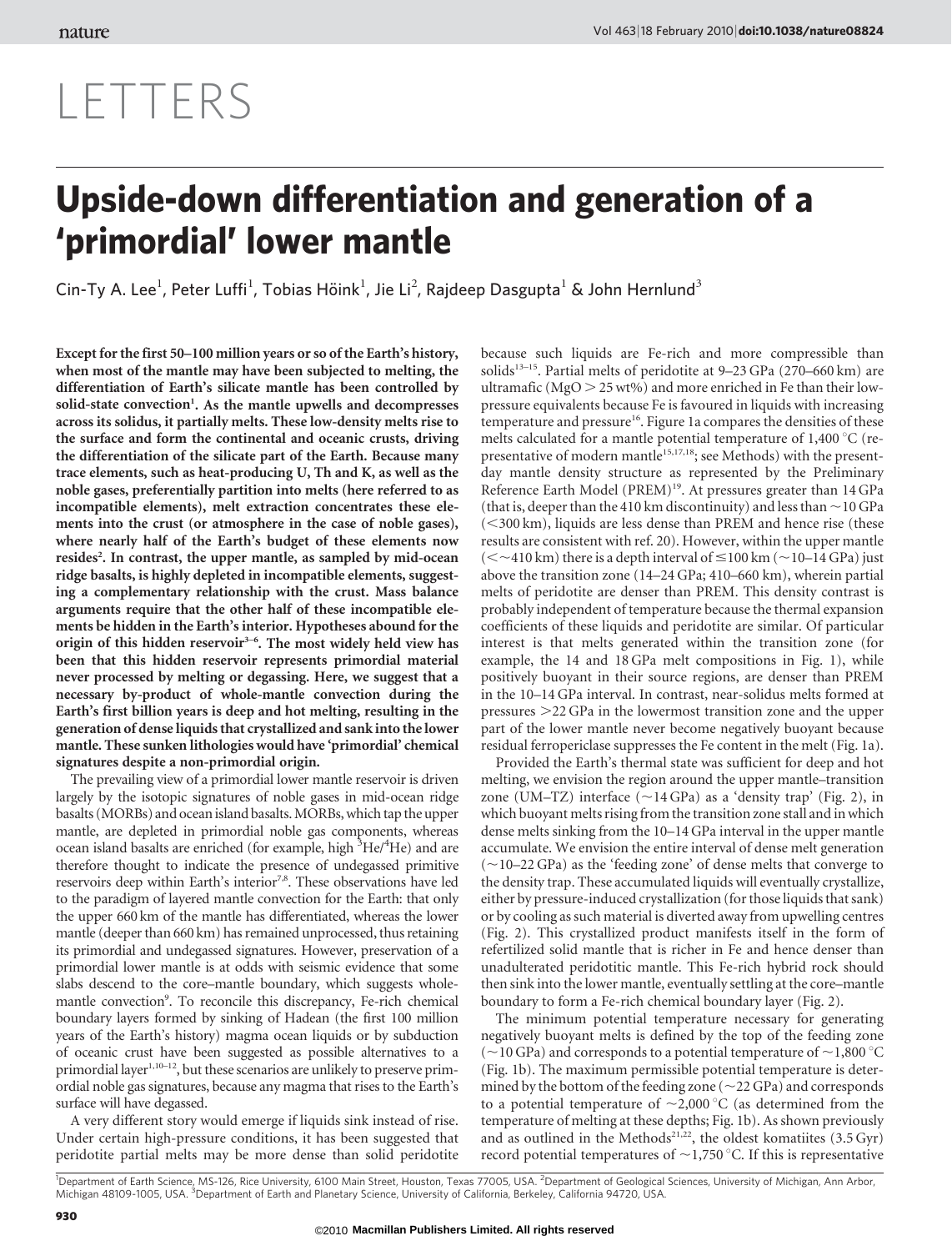

of global average potential temperatures in the Early Archaean era, such liquids could have formed before  $\sim$ 3.5 Gyr ago. A more precise time window for the formation of Fe-rich hybrid lithologies depends on how long the temperature of the Earth's mantle resided between  $\sim$ 1,800–2,000 °C, but cannot be constrained as long as uncertainties in thermal-history models of the Earth<sup>23-25</sup> remain large. However, for at least some window in Earth's first billion years, melting within

Figure 1 | Conditions for dense melt generation. a, Densities of 10, 14, 16 and 18 GPa near-solidus melts of peridotite, as well as 100% peridotite melt from ref. 16, calculated along a mantle adiabat corresponding to a 1,400  $^{\circ}$ C potential temperature. Also shown are 22 GPa melts<sup>20</sup> for reference. The thick black line represents the density of mantle from PREM<sup>19</sup>. The horizontal field outlined in orange is the pressure interval  $(\sim10-14$  GPa) in which liquids are denser than PREM. The blue region is the 'feeding zone' for liquids that eventually become denser than PREM between 10 and 14 GPa. The purple shaded region is a convergence zone ('density trap') in which melts rising from the transition zone stall, and in which melts sinking from the 10–14 GPa interval in the upper mantle accumulate. b, The temperature (T) and pressure (P) equilibration of primary komatiitic magmas from the South African, west Australian and Canadian cratons, calculated using the approach of ref. 22 ( $\pm$ 0.2 GPa,  $\pm$ 40 °C, 2 $\sigma$ ). Also shown are the anhydrous solidus and liquidus of peridotite (red lines)<sup>16</sup>, and solid mantle adiabats (straight grey lines) for given potential temperatures. The intersection of komatiite P–T data defines the mantle adiabat for generation of komatiites. The blue-shaded region is the P–T field of the feeding zone in a. The horizontal shaded region is the P-interval in which melts are denser than PREM.

the transition zone and just above the UM–TZ interface must have been a by-product of whole-mantle convection and therefore, generation of Fe-rich hybrid layers, as described here, must have occurred.

Long-term sequestration of these Fe-rich lithologies at the base of the mantle has intriguing geochemical implications. Because incompatible trace elements, including all the volatiles, are partitioned into the melt phase, transport of these crystallized liquids to the lower mantle will give rise to a deep-mantle reservoir preserving primordial relative abundances of incompatible elements. Primordial  $(U+Th)$ / He ratios, for example, will then result in primordial (high) timeintegrated <sup>3</sup>He/<sup>4</sup>He ratios compared to portions of the mantle that were processed in the shallow mantle and degassed (and hence will have evolved to low <sup>3</sup>He/<sup>4</sup>He ratios; Fig. 3a). This sequestered component would have primordial time-integrated  $^{143}$ Nd/<sup>144</sup>Nd,  $^{87}$ Sr/ $^{86}$ Sr and  $^{206}$ Pb/ $^{204}$ Pb because both the parent and daughter elements in these isotope systems are also highly incompatible. Likewise, the high K in this chemical boundary layer would generate radiogenic 40Ar, accounting for some of the Ar presumed to be missing from the atmosphere and mantle.

These features are reminiscent of the 'FOZO'-like geochemical entity, a component in the mantle thought to be ubiquitous in ocean





gases and heat-producing elements. We note that shallower melting produces low-density liquids (basalts and komatiites), which rise to the surface. b, Late Archaean to present cool mantle: melting is restricted to shallow depths where all liquids are buoyant and rise to the surface. Thermal upwellings will entrain primordial-like material from the chemical boundary layer into overlying depleted mantle, generating the 'FOZO' geochemical signature seen in ocean island basalts (see Fig. 3).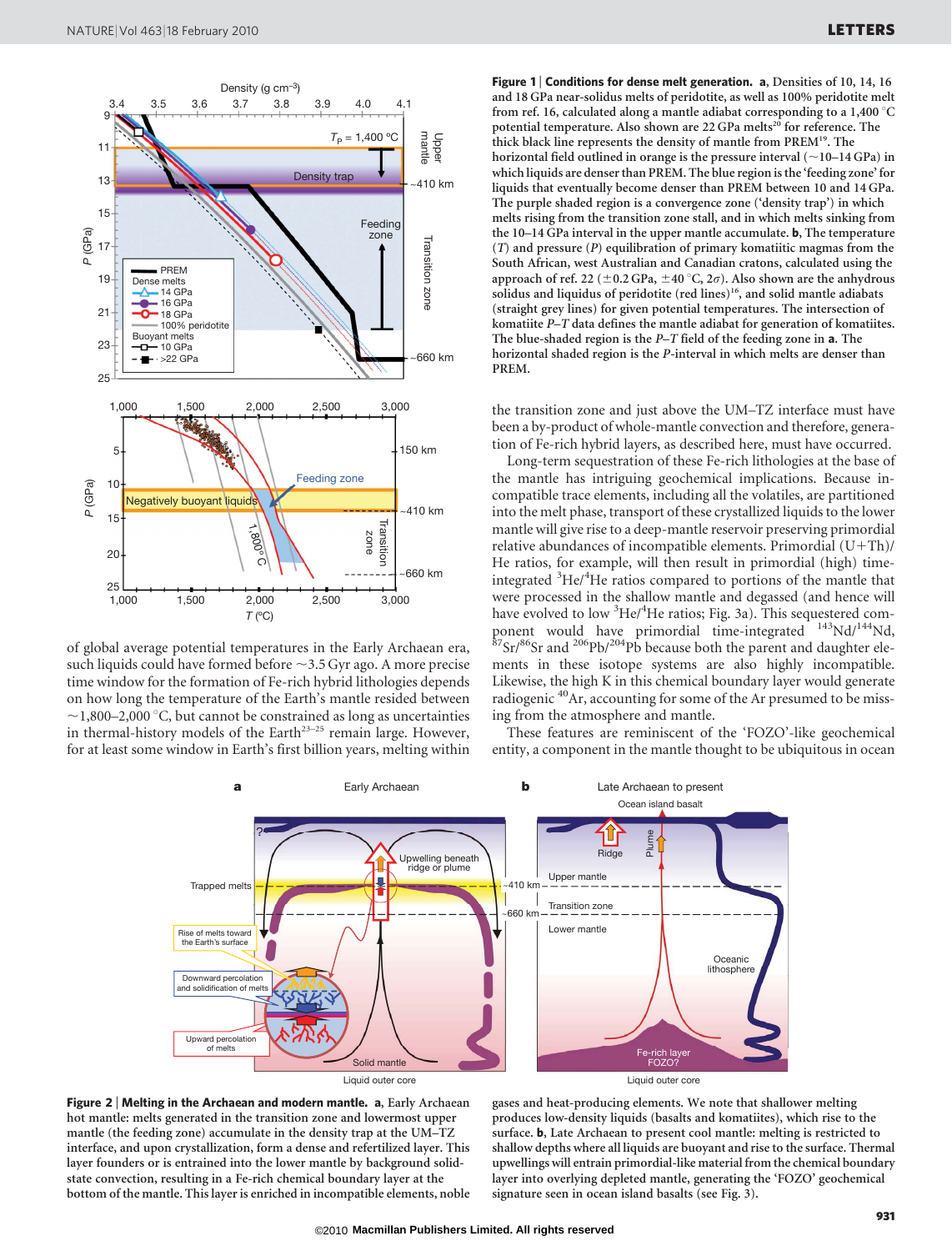

island basalts<sup>26</sup>. An unresolved, paradoxical feature of FOZO is that it is enriched in <sup>3</sup>He/<sup>4</sup>He and hence undegassed. Yet, at the same time, FOZO has a MORB-like or depleted signature in most other radiogenic isotope systems, which suggests processing through the upper mantle and by implication degassing<sup>6,26</sup>. This apparent paradox is exactly what would be expected (Fig. 3b) if the Fe-rich chemical boundary layer were to mix with any mantle (only small amounts, ,5%, are needed), such as 'depleted MORB mantle' (DMM) or its ancestral analogue, that has been previously depleted and degassed by shallow mantle processes. Because the He concentration in the chemical boundary layer is much higher than in the degassed DMM, mixing of such material into DMM leads to a substantial increase in <sup>3</sup>He/<sup>4</sup>He but



#### Figure 3 <sup>|</sup> Generation of 'primordial', undegassed lower mantle.

**a**, Evolution of <sup>3</sup>He/<sup>4</sup>He (as  $R/R_A$ , where R is the isotopic ratio of the reservoir and  $R_A$  is that of the present-day atmosphere) in the Earth's silicate reservoirs. Differentiation of the silicate Earth generates continental crust and a deep-mantle reservoir, the latter formed by dense liquids generated during the Earth's first billion years. He, U and Th are highly incompatible and enter the liquid. Dense liquids transport He, U and Th quantitatively to the lower mantle, but differentiation in the uppermost mantle results in unidirectional loss of He to the atmosphere and partial transport of U to the crust (90% of crustal U is assumed to recycle back to the mantle). The rate constants for flow from shallow to deep mantle, shallow mantle to continental crust, and continental crust to shallow mantle are 0.47, 0.55, and 0.545 per Gyr. Deep Fe-rich mantle reservoir does not return to the upper mantle. The inset shows mass proportions (relative to the silicate Earth,  $m/M_0$ , where *m* is mass and  $M_0$  is the mass of the silicate Earth) of the two reservoirs as a function of time. **b**, <sup>3</sup>He/<sup>4</sup>He versus <sup>143</sup>Nd/<sup>144</sup>Nd in epsilon units (1 part in  $10<sup>4</sup>$  deviations from chondrite). Shaded or coloured fields are ocean island ('hotspot') basalt fields<sup>8</sup>, the horizontal black bar is DMM (as defined by MORB), the open dotted-outline rectangle is Iceland, FOZO (red arrow) is the hypothesized common component in the mantle source of ocean island basalts<sup>6</sup>, and the star is the time-integrated composition of Ferich lithologies generated by sinking liquids. Mixing lines are between DMM and 'sunken liquids', using Nd from ref. 32 for DMM and multiplying the Nd concentration of the bulk silicate Earth by five for the sunken liquid (assuming liquids are 20% melts, though the exact value is not critical). Lines correspond to different concentration ratios  $R$  of  $(He/Nd)$ <sub>sunken liquid</sub> versus  $(He/Nd)_{\text{DMM}}$ . Tick marks are at 1% intervals (and stop at 30%).

to only slight changes in the other radiogenic isotope systems, such as  $^{143}Nd/^{144}Nd, ^{87}Sr/^{86}Sr, ^{206}Pb/^{204}Pb$  and  $^{187}Os/^{188}Os$  (the concentrations of these elements in DMM and the chemical boundary layer are not very different; Fig. 3b). This 'mixture' inherits both the depleted signature of DMM and the undegassed signature of the Fe-rich chemical boundary layer. This is FOZO. Assuming modern-day passive upwelling rates as a minimum bound for Archaean upwelling rates, we estimate that a uniformly distributed layer of pure solidified liquid at the core–mantle boundary would be  $\sim$ 120–240 km thick (Methods). We also estimate that such a layer could account for 15–30% of the Earth's budget of incompatible trace elements.

The volume of dense melt generated between 10–22 GPa and trapped at the UM–TZ interface would be more than sufficient to account for the volume ( $2 \pm 0.3$ %) of the two seismologically resolved and chemically distinct reservoirs in the lowermost mantle beneath the Pacific Ocean and Africa<sup>27</sup>. Thus, it is tempting to associate the material comprising these 'chemical piles' with a Fe-rich chemical boundary

#### Figure 4 <sup>|</sup> Geophysical properties of Fe-rich chemical boundary layer. The physical

properties of crystallized 14 GPa ultramafic liquids<sup>16</sup> at lower-mantle pressures. a, Phase proportions in mol.% in the lower mantle as a function of mass fraction of solidified ultramafic liquid.  $(Mg,Fe)O =$  ferropericlase. **b**, Molar Fe/  $(Fe+Mg)$  in bulk rock and mineral phases in the lower mantle (see Methods). c, Density of solidified melt as a function of pressure: percentage deviation from pyrolite,  $d[ln \rho] \times 100$ . The ratio of relative deviations in shear and compressional velocities is  $d[lnv<sub>s</sub>]/d[lnv<sub>p</sub>].$ d, Relative percentage deviations in shear  $(d[lnv<sub>S</sub>]),$  compressional  $(d[lnv<sub>P</sub>])$  and bulk sound velocities (d[ln $v_{\phi}$ ]) from pyrolite as a function of P. Calculations for pyrolite and crystallized melt in  ${\bf c}$  and  ${\bf d}$  assume 1,627  $^{\circ}{\rm C}$  at the 660 km discontinuity. The bounds on the bands result from different shear moduli used for Caperovskite: high shear moduli<sup>29</sup> give higher  $v_S$  and  $v_{\rm P}$  and lower  $v_{\phi}$  (thinner lines) and lower shear moduli<sup>31</sup> give the opposite trends (thicker lines).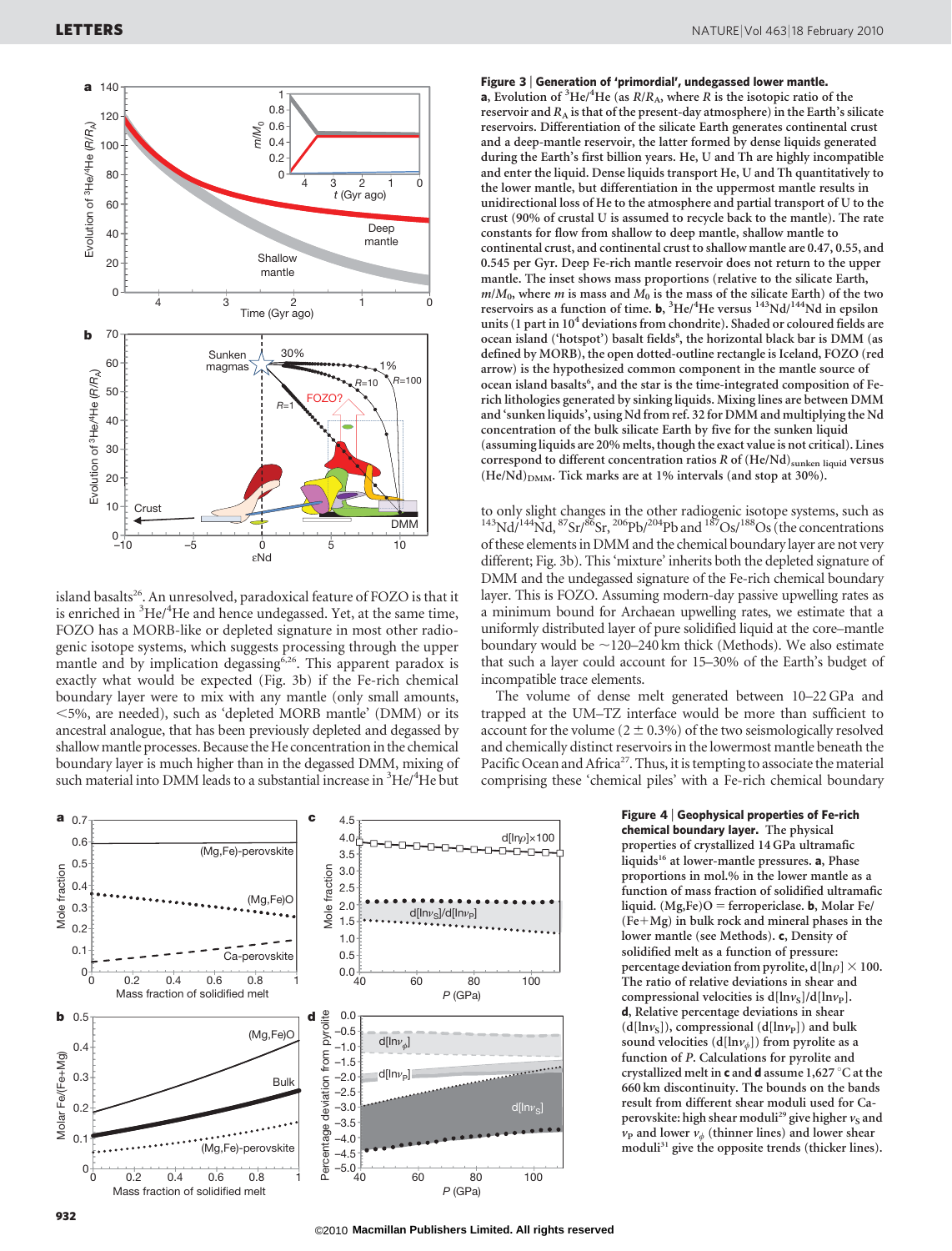layer formed from these trapped liquids. These dense liquids have lower (Fe $+Mg+Ca$ )/Si ratios and high Fe and Ca contents compared to their peridotite sources<sup>16</sup>. In the deep mantle, lithologies having this composition will have higher Fe (molar Fe/(Fe+Mg)  $\approx$  0.2), higher total perovskite (Ca-perovskite and (Mg,Fe)-perovskite), and lower ferropericlase ((Fe,Mg)O) content than a peridotite composition (Fig.  $4a,b$ )<sup>28</sup> and will thus have distinct physical properties<sup>29</sup>. For example, the increased bulk Fe results in a 4% positive density anomaly (Fig. 4c). We expect Fe-enrichment to decrease shear modulus and hence shear velocity  $v<sub>S</sub>$ ). We also expect average bulk modulus to be influenced by phase proportions. Mg- and Ca-perovskite both have higher bulk moduli than ferropericlase, so in the case of compressional velocity  $v_{\rm P}$ , an increase in perovskite mode would counterbalance the effect of increasing Fe content. Thus, variations in  $v<sub>P</sub>$  and  $v<sub>S</sub>$  could differ from those associated with thermal anomalies alone<sup>27,30</sup>. In detail, however, actual estimates of seismic velocities at lower-mantle conditions are limited by uncertainties in elastic parameters, particularly for Ca-perovskite, for which there is still debate over the value of its shear modulus and pressure derivative<sup>29,31</sup>. Given these uncertainties, possible ranges relative to peridotitic mantle are given in Fig. 4c and d: density increases by 4% (d[ln $\rho$ ]),  $v_S$  decreases by 2–4% (d[ln $v_S$ ]), and  $v_P$  and bulk sound velocity  $(v_\phi)$  decrease only slightly  $(d[\ln v_P] = -2\%$ and  $d[\ln v_{\phi}] = -0.5$  to  $-1\%$ ). These calculations will undoubtedly evolve as our knowledge of elastic parameters at lower mantle conditions improves, but our predicted lithological compositions will not change much (Fig. 4a, b).

In summary, a necessary by-product of whole-mantle convection in a hot Archaean Earth is the generation of dense melts, which in turn generated Fe-rich hybrid layers at the UM–TZ interface. Sinking of these layers generates a deep mantle component with 'primordial' traceelement and noble gas isotopic signatures, providing an elegant explanation for the ubiquitous FOZO geochemical component in the mantle. However, in terms of major elements, these dense, high-pressure melts will not preserve the bulk silicate Earth composition. Estimates of the bulk silicate Earth composition, which are based on shallow-mantle samples, are thus biased if segregation of high-pressure melts occurred.

#### METHODS SUMMARY

Temperatures and pressures were calculated following the approach of ref. 22. Densities of liquids were calculated using a Birch–Murnaghan equation of state and parameters given in refs 17 and 18. Densities and elastic properties of solidified liquid in the lower mantle were calculated from mineral modes (estimated in two ways: minimization of the Gibbs free energy and mass action laws coupled with stoichiometric assumptions) and elastic properties extrapolated to elevated temperature and pressure<sup>28,29</sup>.

Full Methods and any associated references are available in the online version of the paper at<www.nature.com/nature>.

#### Received 2 June 2009; accepted 7 January 2010.

- 1. Abe, Y. Thermal and chemical evolution of the terrestrial magma ocean. Phys. Earth Planet. Inter. 100, 27–39 (1997).
- 2. Hofmann, A. W. Chemical differentiation of the Earth: the relationship between mantle, continental crust, and oceanic crust. Earth Planet. Sci. Lett. 90, 297–314 (1988).
- 3. Kellogg, L. H., Hager, B. H. & van der Hilst, R. D. Compositional stratification in the deep mantle. Science 283, 1881–1884 (1999).
- 4. Becker, T. W., Kellog, J. B. & O'Connell, R. J. Thermal constraints on the survival of primitive blobs in the lower mantle. Earth Planet. Sci. Lett. 171, 351–365 (1999).
- 5. Tackley, P. J. Self-consistent generation of tectonic plates in three-dimensional mantle convection. Earth Planet. Sci. Lett. 157, 9–22 (1998).
- 6. Class, C. & Goldstein, S. L. Evolution of helium isotopes in the Earth's mantle. Nature 436, 1107–1112 (2005).
- 7. Kurz, M. D., Jenkins, W. J. & Hart, S. R. Helium isotopic systematics of ocean islands and mantle heterogeneity. Nature 297, 43–46 (1982).
- 8. Graham, D. W. Noble gas isotope geochemistry of mid-ocean ridge and ocean island basalts: characterization of mantle source reservoirs. Rev. Mineral. 47, 247–317 (2002).
- 9. van der Hilst, R., Widiyantoro, S. & Engdahl, E. R. Evidence for deep mantle circulation from global tomography. Nature 386, 578–584 (1997).
- 10. Boyet, M. & Carlson, R. W.  $^{142}$ Nd evidence for early (>4.53) global differentiation of the silicate Earth. Science 309, 576–581 (2005).
- Stixrude, L., de Koker, N., Sun, N., Mookherjee, M. & Karki, B. B. Thermodynamics of silicate liquids in the deep Earth. Earth Planet. Sci. Lett. 278, 226–232 (2009).
- 12. Christensen, U. R. & Hofmann, A. W. Segregation of subducted oceanic crust in the convecting mantle. J. Geophys. Res. 99, 19867–19884 (1994).
- 13. Miller, G. H., Stolper, E. M. & Ahrens, T. J. The equation of state of a molten komatiite. 2. Application to komatiite petrogenesis and the Hadean mantle. J. Geophys. Res. 96, 11849–11864 (1991).
- 14. Stolper, E., Walker, D., Hager, B. H. & Hays, J. F. Melt segregation from partially molten source regions: the importance of melt density and source region size. J. Geophys. Res. 86, 6261–6271 (1981).
- 15. Suzuki, A., Ohtani, E. & Kato, T. Density and thermal expansion of a peridotite melt at high pressure. Phys. Earth Planet. Inter. 107, 53–61 (1998).
- 16. Herzberg, C. & Zhang, J. Melting experiments on anhydrous peridotite KLB-1: compositions of magmas in the upper mantle and transition zone. J. Geophys. Res. 101, 8271–8295 (1996).
- 17. Lange, R. A. & Carmichael, I. S. E. Densities of Na<sub>2</sub>O-K<sub>2</sub>O-CaO-MgO-FeO-Fe<sub>2</sub>O<sub>3</sub>- $Al_2O_3$ -TiO<sub>2</sub>-SiO<sub>2</sub> liquids: new measurements and derived partial molar properties. Geochim. Cosmochim. Acta 51, 2931–2946 (1987).
- 18. Ohtani, E. & Maeda, M. Density of basaltic melt at high pressure and stability of the melt at the base of the lower mantle. Earth Planet. Sci. Lett. 193, 69–75 (2001).
- 19. Dziewonski, A. & Anderson, D. L. Preliminary reference earth model. Phys. Earth Planet. Inter. 25, 297–356 (1981).
- 20. Tronnes, R. G. & Frost, D. J. Peridotite melting and mineral-melt partitioning of major and minor elements at 22–24.5 GPa. Earth Planet. Sci. Lett. 197, 117–131 (2002).
- 21. Putirka, K. D., Perfit, M., Ryerson, F. J. & Jackson, M. G. Ambient and excess mantle temperatures, olivine thermometry, and active vs. passive upwelling. Chem. Geol. 241, 177–206 (2007).
- 22. Lee, C.-T. A., Luffi, P., Plank, T., Dalton, H. A. & Leeman, W. P. Constraints on the depths and temperatures of basaltic magma generation on Earth and other terrestrial planets using new thermobarometers for mafic magmas. Earth Planet. Sci. Lett. 279, 20–33 (2009).
- 23. Richter, F. M. Models for the Archean thermal regime. Earth Planet. Sci. Lett. 73, 350–360 (1985).
- 24. Korenaga, J. Urey ratio and the structure and evolution of Earth's mantle. Rev. Geophys. 46, doi:10.1029/2007RG000241 (2008).
- 25. Labrosse, S. & Jaupart, C. Thermal evolution of the Earth: secular changes and fluctuations of plate characteristics. Earth Planet. Sci. Lett. 260, 465–481 (2007).
- 26. Hart, S. R., Hauri, E. H., Oschmann, L. A. & Whitehead, J. A. Mantle plumes and entrainment: isotopic evidence. Science 256, 517–520 (1992).
- 27. Hernlund, J. W. & Houser, C. On the distribution of seismic velocities in Earth's deep mantle. Earth Planet. Sci. Lett. 265, 423–437 (2008).
- 28. Mattern, E., Matas, J., Ricard, Y. & Bass, J. Lower mantle composition and temperature from mineral physics and thermodynamic modelling. Geophys. J. Int. 160, 973–990 (2005).
- 29. Stixrude, L. & Lithgow-Bertelloni, C. Thermodynamics of mantle minerals—I. Physical properties. Geophys. J. Int. 162, 610-632 (2005).
- 30. Ishii, M. & Tromp, J. Even-degree lateral variations in the Earth's mantle constrained by free oscillations and the free-air gravity anomaly. Geophys. J. Int. 145, 77–96 (2001).
- 31. Li, L. et al. Elasticity of CaSiO3 perovskite at high pressure and high temperature. Phys. Earth Planet. Inter. 155, 249–259 (2006).
- 32. Workman, R. K. & Hart, S. R. Major and trace element composition of the depleted MORB mantle (DMM). Earth Planet. Sci. Lett. 231, 53–72 (2005).

Acknowledgements The ideas for this paper were conceived at Rice University and fine-tuned at the 2008 Cooperative Institute for Deep Earth Research workshop at the Kavli Institute. We thank G. Masters, M. Ishii, M. Manga, M. Jellinek, B. Romanowicz, T. Plank, H. Gonnermann, L. Stixrude and C. Lithgow-Bertelloni for discussions and S. Parman for reviews. G. Masters also helped with velocity calculations. We thank the Packard Foundation and the NSF for support. J. Li also acknowledges support from the University of Illinois.

Author Contributions C.-T.A.L. planned the paper, performed the modelling and wrote the paper; P.L. helped with the modelling and interpretation and figures; T.H. helped with the geodynamic interpretation; J.L. helped with the density modelling and interpretation; R.D. helped with the petrologic and geochemical interpretations; and J.H. helped with the geodynamic and mineral physics interpretations.

Author Information Reprints and permissions information is available at <www.nature.com/reprints>. The authors declare no competing financial interests. Correspondence and requests for materials should be addressed to C.-T.A.L. [\(ctlee@rice.edu\).](mailto:ctlee@rice.edu)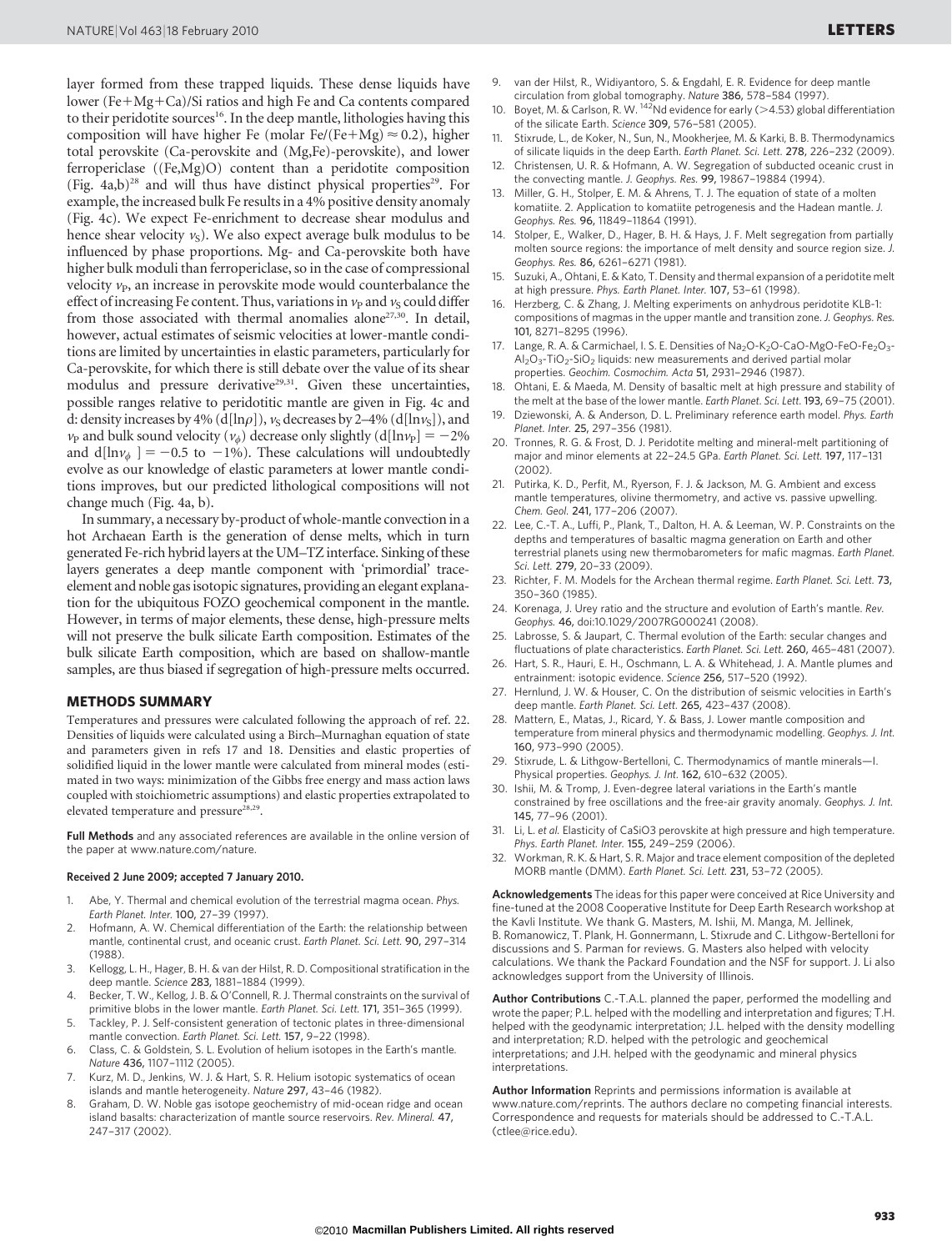### METHODS

Magma thermobarometry. The Earth's thermal history provides a key constraint on whether deep melting ever occurred. Parameterized convection models give qualitative insight<sup>23-25</sup>. A more direct approach is to estimate the temperatures and pressures of the mantle source regions giving rise to Archaean ( $>$ 2.5 Gyr old) komatiites, ultramafic magmas inferred to be 40–50% partial melts of a dry fertile mantle source<sup>16,33</sup>. These estimated melt fractions are much larger than those generated under modern mid-ocean ridges  $(6-10\%)^{32,34}$  and suggest higher temperatures and initial pressures of melting in the Archaean era. Temperatures, based on the Mg content of the komatiites, indicate melting temperatures of at least  $1,600-1,700\,^{\circ}$ C (refs 16 and 35), but there are no direct estimates of pressure.

We refine here the temperature estimates and provide constraints on the depths of melting using a barometer based on melt silica activity<sup>21,22</sup>. Temperatures and pressures of melting were calculated for primary magma compositions inferred by correcting for the effects of low-pressure fractional crystallization. Extensive details and principles of magma barometry are presented in ref. 22. Visual Basic code for olivine fractionation correction and P–T calculations are available upon request from C.-T.A.L. or direct download from the journal website<sup>22</sup>. In brief, magmas were corrected for olivine fractionation until a forsterite content (Mg/(Mg+Fe)  $\times$  100) of 91 for olivine was attained. In most cases, these minimal to no fractionation corrections were necessary because of the already very primitive nature of these komatiite compositions: that is, many appear to be near-primary mantle melts. Temperatures and pressures of equilibration of these primary magmas were then calculated.

We examined Archaean komatiites ( $>2.5$  Gyr old) from the South African craton, West Australian craton, and Superior province in the Canadian shield (GEOROC data, [http://georoc.mpch-mainz.gwdg.de\)](http://georoc.mpch-mainz.gwdg.de). This data set includes the oldest (3.5 Gyr old) komatiites from the Barberton greenstone belt in South Africa. Assuming anhydrous conditions, komatiite P–Tplots show a supersolidus array extending from  $1,500\,^{\circ}\text{C}$  at  $1.5\,\text{GPa}$  ( $\sim$ 45 km) to  $1,750\,^{\circ}\text{C}$  at  $7\,\text{GPa}$  $(-210 \text{ km})$  (Fig. 1). The array is oblique to that of the anhydrous lherzolite solidus and approximates a possible P–T path of partial melting. Extrapolation of the P–T trend to depth yields an intersection with the dry solidus at 8 GPa (240 km) and 1,800 °C; this intersection corresponds to a potential temperature of at least 1,700 °C. For higher potential temperatures, the initial depths of melting must therefore have been greater than  $\sim$  240 km (Fig. 1). We note that ref. 36 argue that komatiites were wet, and as a consequence, their liquidus temperatures are  $<$ 1,500–1,600 °C, only 200 °C hotter than the MORB source and within error of modern hotspot source regions like Hawaii. However, very low ferric to ferrous iron ratios in komatiite melt inclusions suggest that komatiites were dry<sup>33</sup>. In any case, water increases silica activity so that accounting for water decreases calculated temperatures and increases pressures (water depresses the solidus; see ref. 22 for discussion), so our pressures are minimum bounds.

Density calculations for liquids and solids in the upper mantle. Densities of liquids at increased temperature and pressure (up to 24 GPa) were calculated by first integrating with respect to temperature at a constant reference pressure  $P_0$ (1 bar) and then integrating with respect to pressure at the elevated temperature T of interest. We followed the procedures of refs 15 and 37. The temperature integration followed:

$$
\ln \frac{\rho(T_0, P_0)}{\rho(T, P_0)} = \int_{T_0}^T \alpha(T) dT \qquad (1)
$$

where  $T_0$  is the reference temperature (298.15 K for solids, but for a liquid, it is typically some temperature at which the liquid density was experimentally determined),  $\rho$  is density (kg m<sup>-3</sup>), and  $\alpha$  is the thermal expansivity (°C<sup>-1</sup>). We used the following form of the thermal expansivity:

$$
\alpha = \alpha_0 + \alpha_1 T + \alpha_2 T^{-1} + \alpha_3 T^{-2} \tag{2}
$$

where the  $\alpha_i$  are constants. After the density at elevated temperature was calculated, the density at elevated pressure was calculated using the third-order Birch– Murnaghan equation of state:

$$
P = \frac{3}{2} K_T \left\{ \left( \frac{\rho}{\rho_0} \right)^{7/3} - \left( \frac{\rho}{\rho_0} \right)^{5/3} \right\} \left\{ 1 - \frac{3}{4} (4 - K') \left[ \left( \frac{\rho}{\rho_0} \right)^{2/3} - 1 \right] \right\}
$$
(3)

where P is pressure (GPa),  $K_T$  is the isothermal bulk modulus (GPa) at the temperature of interest,  $K'$  is the pressure-derivative (GPa/GPa) of the bulk modulus (assumed to be relatively temperature-independent), and  $\rho_0 = \rho(T, P_0)$  is the reference pressure at the temperature of interest. The isothermal bulk modulus  $K_T$  at the temperature of interest is:

$$
\ln \frac{K_T(T)}{K_T(T_0)} = -\int_{T_0}^T \alpha(T) \delta_T \mathbf{d} T \tag{4}
$$

where  $\delta_T$  is assumed to be a dimensionless constant that expresses the temperature dependency of elastic moduli. We assume that  $\delta_T\!\approx\!K'.$  Density at elevated pressure and temperature was then calculated by iteratively solving equations (1) to (4).

Densities of liquids at the reference temperature  $T_{ref}$  and 1 bar,  $\rho_0 = \rho(T_0, P_0)$ , for different compositions were calculated using the formulations of ref. 17:

$$
V(T_r) = \sum X_i(T)\overline{V_i}(T_r) + X_{\text{Na}_2\text{O}}X_{\text{TiO}_2}\overline{V}_{\text{Na}_2\text{O}\cdot\text{TiO}_2}
$$
(5)

where  $X_i$  is the oxide mole fraction,  $\overline{V_i}(T_r)$  is the molar volume of each oxide species at  $T_{\text{ref}}$ , and  $\overline{V}_{\text{Na}_2\text{O-TiO}_2}$  is an effective molar volume for the Na<sub>2</sub>O–TiO<sub>2</sub> interaction (see ref. 17 for parameter values). Liquid densities at elevated pressures were calculated using equation (3). Isothermal bulk moduli  $K_T$  and the pressure derivative  $K'$  were taken from refs 18 and 38. Following these<sup>18,38</sup>, we adopted a maximum  $K'$  of 5. Liquid densities were calculated for peridotite partial melts (from solidus melts to liquidus melts) from the KLB-1 melting experiments of ref. 16. We applied our calculation methods to the liquid compositions of refs 18 and 38 and reproduced their results exactly, verifying the accuracy of our program. All of the above calculations were done in Visual Basic Excel (coded by C.-T.A.L.). The macro programs are available from C.-T.A.L. on request.

We did not consider the effects of water on density because high melt fractions are expected in these high-pressure melts, so water contents of the melt would be low; in addition, recent studies show that even in the presence of moderate amounts of water ( $<$ 2 wt%), liquids still remain negatively buoyant<sup>39,40</sup>.

Estimating total mass of 'sunken liquids'. This section concerns how much of this material may have formed and how much of the Earth's geochemical budget resides in this chemical boundary layer. Assuming whole-mantle convection, the present-day mass flow associated with passive upwelling (for example, the response to subduction) through the transition zone is  $1.3 \times 10^{24}$  kg per Gyr (assuming 10 cm yr<sup>-1</sup> for full ridge spreading rate, 40,000 km total ridge length,  $\sim$ 100 km for the average thickness of subducting oceanic lithosphere, and a mantle density of  $3,350 \text{ kg m}^{-3}$ ). This flow rate is a minimum bound because upwelling rates were probably higher in the Archaean era. Assuming that Archaean upwelling mantle melted by 10–20% above or within the transition zone and that such upwelling took place over the Earth's first billion years, at least (1.3–2.6)  $\times$  10<sup>23</sup> kg of melt could have formed and sunk without ever reaching the Earth's surface. Spread uniformly around the core–mantle boundary, this would correspond to a layer  $\sim$  120–240 km thick. If, as seems likely, the Fe-rich liquids are mixed in with peridotite before accumulating at the bottom of the mantle, the effective thickness of this chemical boundary layer will be greater.

The proportion of the Earth's incompatible trace element budget that could have been sequestered in this manner is then estimated from the concentration in the sunken liquid, which we take to be elevated by a factor of  $1/f$ , where  $f$  is the melting degree. If  $f \approx 10-20\%$  (using a lower f would increase concentrations), the integrated mass of sunken liquids could make up 15–30% of the Earth's budget of incompatible trace elements. This number could be smaller if the window of time for generating negatively buoyant liquids is less than a billion years or larger if background upwelling rates were higher than assumed here. Our proposed Fe-rich chemical boundary layer has the geochemical characteristics of an undegassed and primordial mantle despite an origin by partial melting during whole-mantle convection and thus can solve many of the problems in mantle geochemistry.

Seismic velocities and densities of lower-mantle mixtures. Densities and seismic velocities at lower-mantle pressures were calculated following the approach of ref. 29 with a Fortran code written by G.Masters. Phase equilibria were calculated by assuming that the dominant cations are Ca, Mg, Fe and Si. Then, mole per cent Ca-perovskite (CaSiO<sub>3</sub>) equals mole per cent Ca, (Mg,Fe)-perovskite, which equals the amount of Si not bound up in Ca-perovskite, and ferropericlase makes up the remaining phase. Mg and Fe are distributed between  $(Mg,Fe)$ -perovskite and ferropericlase according to an equilibrium constant  $K_D^{Fe/Mg} = (Fe/Mg)_{\text{perovskite}}/$ (Fe/Mg)ferropericlase between perovskite and ferropericlase of 0.25, from ref. 28. We ignored the effects of  $T$  and  $P$  on  $K<sub>D</sub>$ . We also ignored the effect of Al in stabilizing (Mg,Fe)-perovskite because the amount of Al is small. The effect of Al on the  $K_{D}^{\text{Fe/Mg}}$ , however, could result in  $K_D$  approaching 1, such that the Fe/(Fe + Mg) ratio in Mgperovskite and ferropericlase are the same. Accounting for Al, T and P could change our results slightly, but given the uncertainties in most of the elastic constants as well as in how  $K_D$  varies with Al,  $T$  and  $P$ , the first-order results presented here using a constant  $K<sub>D</sub>$  are probably robust.

Isotropic adiabatic bulk and shear moduli  $(K<sub>S</sub>$  and  $G)$  were determined from third-order expressions of the Eulerian finite strain. These calculations required input values of the molar volume, isothermal bulk and shear moduli, their pressure derivatives, the Debye temperature, the first and second logarithmic volume derivatives of the Debye temperature, and the shear strain derivative of the first derivative of the Debye temperature. These quantities were taken from ref. 29. For Ca-perovskite, we explored two parameter sets for shear modulus and